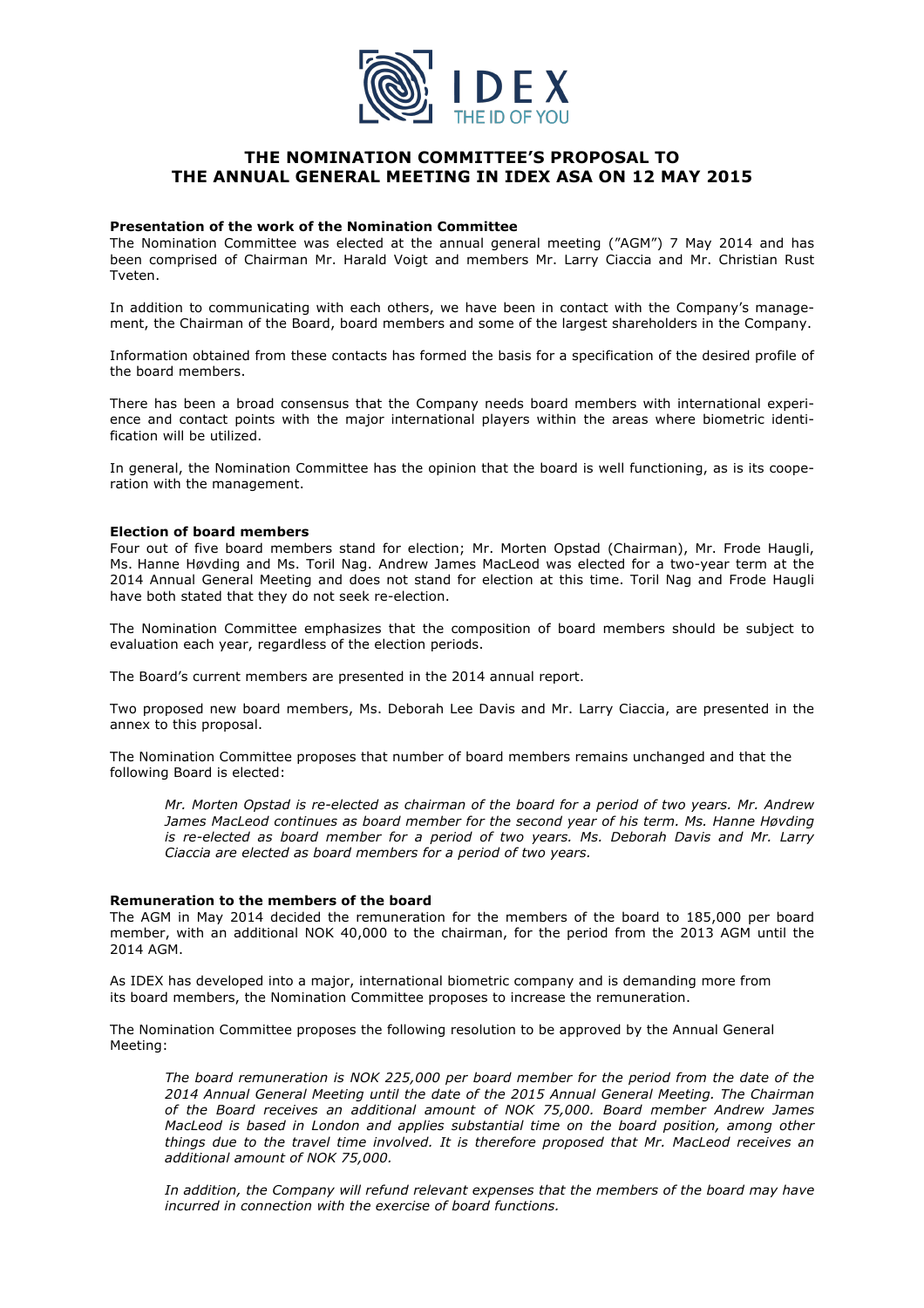

As the Company sees benefits in restraining the outflow of liquidity and the Board members have indicated that they may be interested in receiving shares in the Company, the board proposes that the Board members, as an alternative to a cash payment, can elect to receive all or part of the remuneration in the form of shares in the Company. The number of shares to which the board members would be entitled is proposed to be calculated as follows:

The board member shall be entitled to subscribe for a value of shares (based on the average closing price of the Company's shares over the ten trading days prior to the 2015 Annual General Meeting) of 133 per cent of the NOK amount granted as board remuneration; provided, however, that the Board member must pay a subscription price per share equal to the par value of the share, being NOK 0.15 per share.

The Nomination Committee has no objection to the board's proposal.

# **Composition of the Nomination Committee**

The Nomination Committee has the opinion that the current committee has a reasonable size. Due to the internationalization of IDEX, the committee welcomes, and sees the advantage of, foreign members in the committee.

At the Annual General Meeting in 2014 Harald Voigt was re-elected as chairman and continued for the second year of his term. Mr. Christian Rust Tveten continued for the second year of his term. Mr. Ciaccia was elected for a period of two years.

The Nomination Committee emphasizes that the composition of members should be subject of evaluation each year, regardless of the election periods.

Mr. Tveten has expressed that he does not seek re-election, and as Mr. Ciaccia is proposed as board member, the Nomination Committee proposes;

*Mr. Harald Voigt is re-elected as chairman of the Nomination Committee for a period of two years. Mr. Rune Sundvall and Mr. Robert Keith are elected as members of the Nomination Committee for a period of two years.*

# **Remuneration to the Nomination Committee**

The nomination committee proposes that:

*Remuneration to the nomination committee's members is NOK 25,000 for the Chairman of the committee and NOK 15,000 for each of the other members for the period from the 2014 Annual General Meeting to the 2015 Annual General Meeting.*

10 May 2015

*The Nomination Committee in IDEX ASA*

Larry Ciaccia Christian Rust Tveten Harald Voigt

Chairman